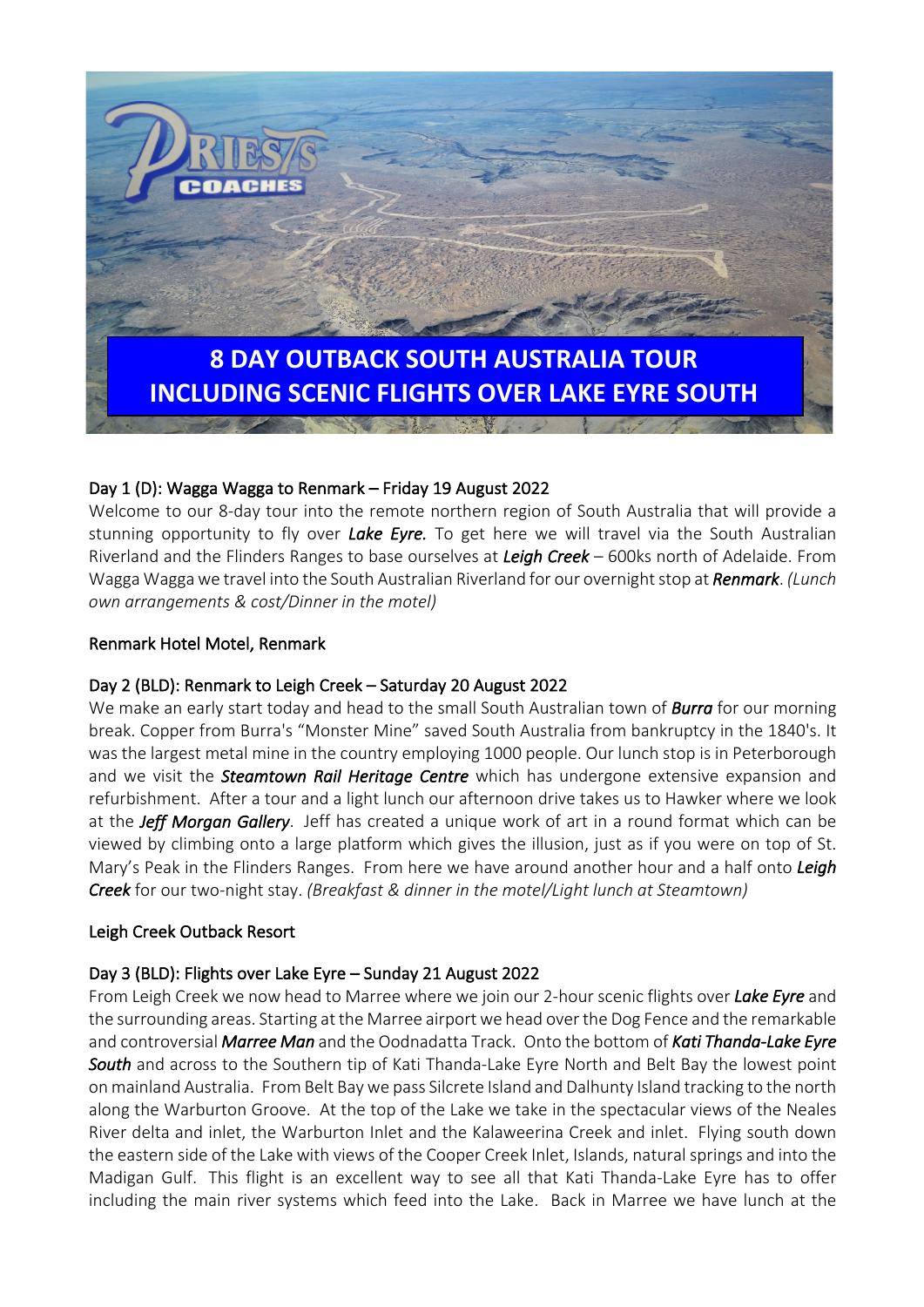*Marree Hotel* and take a look around town before heading back to Leigh Creek with an afternoon stop in *Farina* to look at the historic ruins. *(Breakfast & Dinner at the Leigh Creek Outback Resort, pub lunch at Marree) (Depending on numbers group may have to be split in 2 to cover all passengers)*

## Day 4 (BLD): Leigh Creek to Port Pirie – Monday 22 August 2022

Departing Leigh Creek after breakfast we now head to the historic ruins of *Kanyaka Homestead* for our morning break before arriving in *Quorn* late morning. Here we welcome a local guide on board the coach for a tour and hear some interesting tales regarding the town. We have lunch and then head to the *Quorn Railway Station* for a look through the visitor centre before we board the *'Pichi Richi' Railway* for a ride on one of Australia's oldest railways. This section of rail line is the original Port Augusta to Alice Springs line which travels through the famous Pichi Richi Pass. Our journey this afternoon will take us from Quorn to Port Augusta and our coach will meet us on arrival in Port Augusta and then we head to Port Pirie for the night. *(Breakfast & dinner in the motel/Lunch at Teas on the Terrace)*

## Comfort Inn Augusta, Port Augusta

## Day 5 (BLD): Port Augusta to Broken Hill – Tuesday 23 August 2022

Sit back and relax this morning, as we travel to Broken Hill for the next two nights of our tour. Upon arrival in Broken Hill, we stop for lunch at *The Broken Hill Musicians Club* and this afternoon we visit the *Sulphide Street Railway and Historical Museum* before checking into our hotel. *(Breakfast & dinner in the motel/Lunch at Broken Hill Musicians Club)*

### Silver Haven Motor Inn Broken Hill

### Day 6 (BLD): Broken Hill & Silverton – Wednesday 24 August 2022

A local guide will join us this morning, describing the history of *Broken Hill* and points out some of the historic buildings. Dominating this town is the *"Line of Lode"* – the seven-kilometre strip of what was the biggest deposit of silver, lead and zinc in the world. We now head up to the best view in town from the top of the Line of Lode where we find the *Miners Memorial*. Next, we visit the *Silver City Mint and Art Centre*. Known as one of the best galleries in town, the centre houses jewellery made from Broken Hill silver, a Broken Hill mineral display and an extensive range of original paintings by well-known artists. However, it is the dramatic *"Big Picture"* painted by Peter Anderson that will be a highlight of our tour to Broken Hill. Late morning, we drive to *Silverton*, which preceded Broken Hill and was for a time, the largest town in the Barrier Ranges. Today it's a virtual ghost town but a number of the historic buildings remain. We enjoy a light lunch at the *Silverton Pub*, then step back in time at the *Silverton Gaol and Historical Museum*. Virtually every aspect of life in Silverton's heyday is represented, with literally thousands of items on display. On the outskirts of town is the *Mundi Mundi Lookout* and from here we can see the wide-open expanses of the Mundi Mundi Plains as well as the curvature of the earth. *(Breakfast & dinner in the motel/Lunch at Silverton Hotel)*

### Day 7 (BLD): Broken Hill to Mildura – Thursday 25 Augusta 2022

As we leave Broken Hill, we make a visit to the *Royal Flying Doctor Base* at Broken Hill Airport. We will enjoy a guided tour of this fascinating facility and experience first-hand a real-life Flying Doctor base in action, view historical photos and other equipment. We now head to *Wentworth* for our lunch stop at the Crown Hotel and arrive in Mildura mid-afternoon. We take a look at the *Old Mildura Station Homestead*; this is where the Chaffey families originally established themselves before beginning construction of *Rio Vista*. Following the success of early irrigation development work William Chaffey began construction of Rio Vista in 1889. The Spanish name Rio Vista (River View) reflects the Californian influences found in the house. In 1889 the family moved into the completed Rio Vista. Although the Mildura scheme was a remarkable achievement, the Chaffey brothers